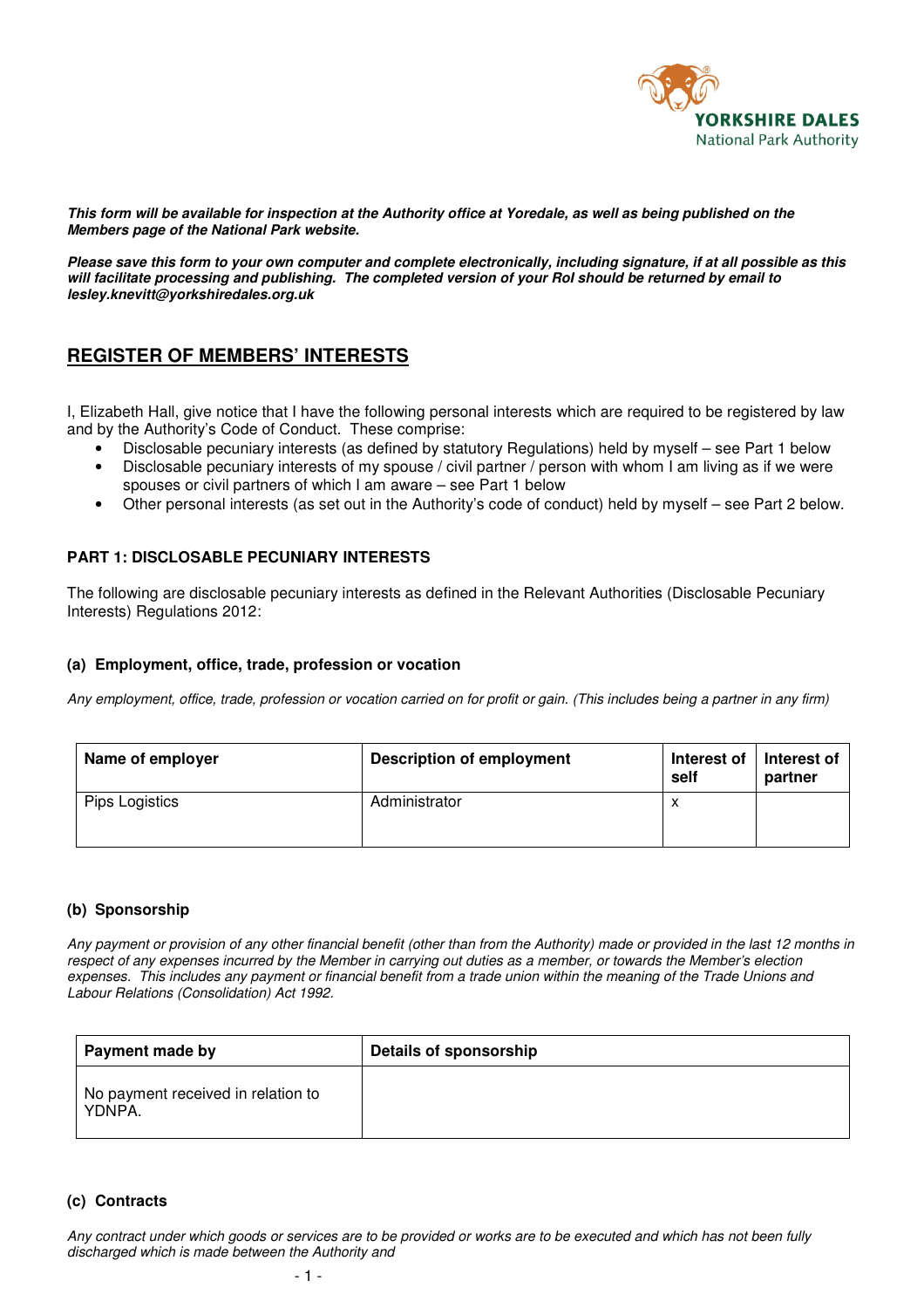- *the Member; and/or*
- *to the Member's knowledge, their spouse or civil partner, a person with whom they are living as husband and wife, or a person with whom they are living as if they were civil partner; and/or*
- *any body in which any of the above have a beneficial interest*

| Name of contract | Details of contract | Interest of $\vert$<br>self | Interest of<br>partner |
|------------------|---------------------|-----------------------------|------------------------|
| None             |                     |                             |                        |

#### **(d) Land**

*Any beneficial interest in land (not including an easement, servitude, interest or right in or over land which does not carry with it a right to occupy the land or to receive income) which is within the area of the Yorkshire Dales National Park.* 

| <b>Address of land</b>                                                | Details of land | Interest of<br>self | Interest of<br>partner |
|-----------------------------------------------------------------------|-----------------|---------------------|------------------------|
| Hemplands Cottage<br>Conistone<br>Skipton<br>North Yorkshire BD23 5HS | Owner           | X                   |                        |

#### **(e) Licences for land**

*Any licence (alone or jointly with others) to occupy land in the area of the Yorkshire Dales National Park for a month or longer.* 

| <b>Address of land</b> | <b>Details</b> | Interest of   Interest of<br>self | partner |
|------------------------|----------------|-----------------------------------|---------|
| None                   |                |                                   |         |

#### **(f) Corporate tenancies**

*Any tenancy where (to the Member's knowledge) the landlord is the Authority and the tenant is a body in which* 

- *the Member; and/or*
- *to the Member's knowledge, their spouse or civil partner, a person with whom they are living as husband and wife, or a person with whom they are living as if they were civil partners*

*has a beneficial interest.* 

| Address or description of land | <b>Details</b> | Interest of<br>self | Interest of<br>partner |
|--------------------------------|----------------|---------------------|------------------------|
| none                           |                |                     |                        |

#### **(g) Securities**

*Any beneficial interest in securities of a body where that body (to the Member's knowledge) has a place of business or land in the Yorkshire Dales National Park and either:*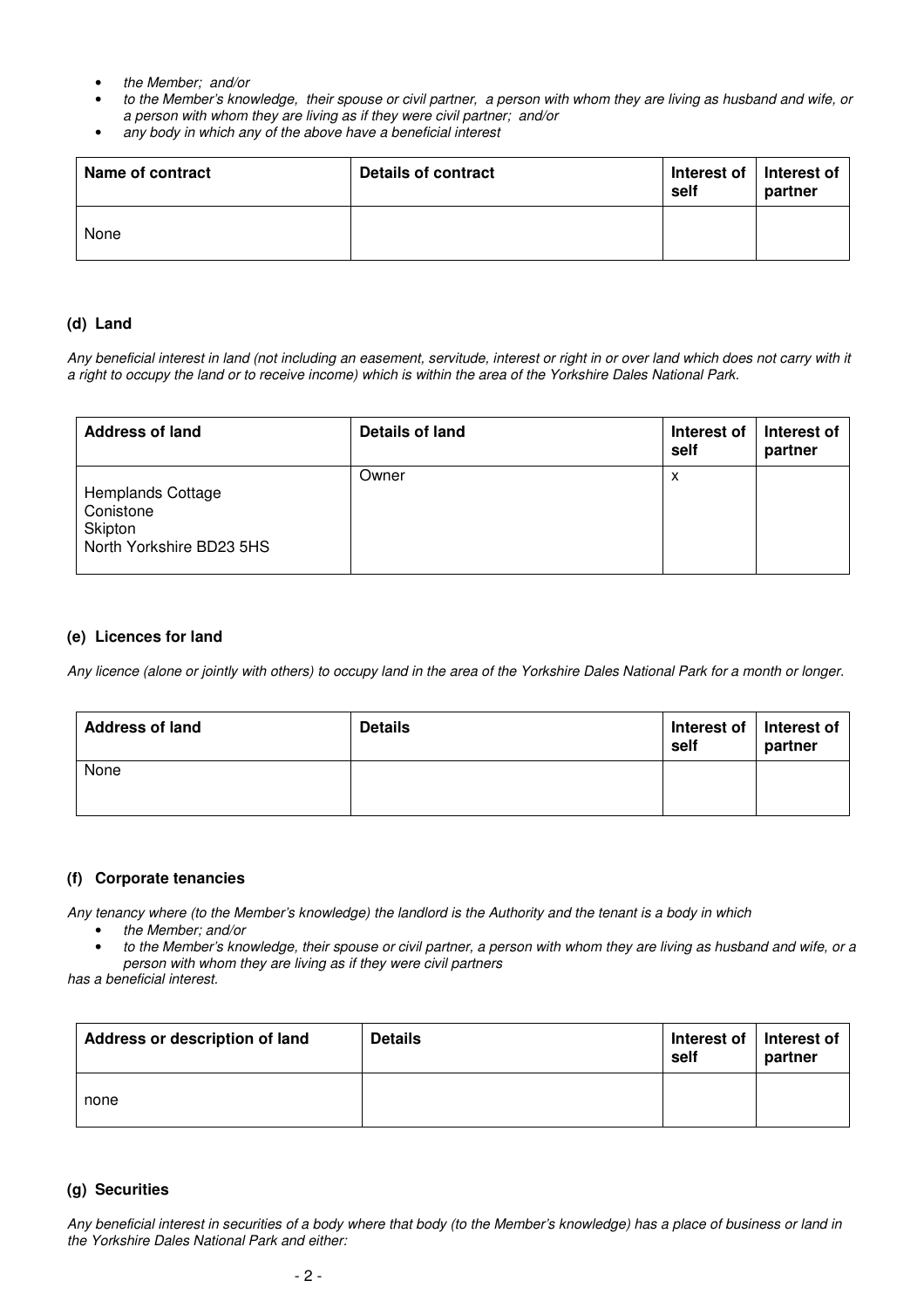- *The total nominal value of the securities exceeds £25000 or one hundredth of the total issued share capital of that body; or*
- *If the share capital of that body is of more than one class, the total nominal value of the shares of any one class in which* 
	- *the Member and/or*
	- *to the Member's knowledge, their spouse or civil partner, a person with whom they are living as husband and wife, or a person with whom they are living as if they were civil partners*

*has a beneficial interest exceeds one hundredth of the total issued share capital of that class.* 

| Name of body concerned | <b>Details</b> | Interest of   Interest of<br>self | partner |
|------------------------|----------------|-----------------------------------|---------|
|                        |                |                                   |         |

#### **PART 2: OTHER PERSONAL INTERESTS**

The following are personal interests as defined in paragraph 3.3 of the Member Code of Conduct:

#### **(a) Your membership of any body to which you are appointed by the Authority**

*Please list your membership of any body to which you have been appointed or nominated by the Authority (including Partnerships).* 

| Name of body | <b>Details</b> |
|--------------|----------------|
| none         |                |

## **(b) Your membership of any public body**

*Please list your membership of any public authority or body exercising functions of a public nature (e.g. District/Borough Councils, Fire Authority, Police Authority and Parish Councils, School Governing Bodies etc).*

| Name of body                          | <b>Details</b> |
|---------------------------------------|----------------|
| Conistone will Kilnsey Parish Meeting | Chair          |

## **(c) Your membership of any charitable body**

*Please list your membership of, or position of general control or management in, any charity, or other body directed to charitable purposes.* 

| Name of body         | <b>Details</b>         |
|----------------------|------------------------|
| Kilnsey Village Hall | Trustee of the charity |

## **(d) Your membership of any political party, trade union, or other body one of whose principal purposes is to influence public opinion or policy**

*Please list your membership of any body whose principal purposes include the influence of public opinion or policy (e.g. political parties, trade unions and professional associations).*